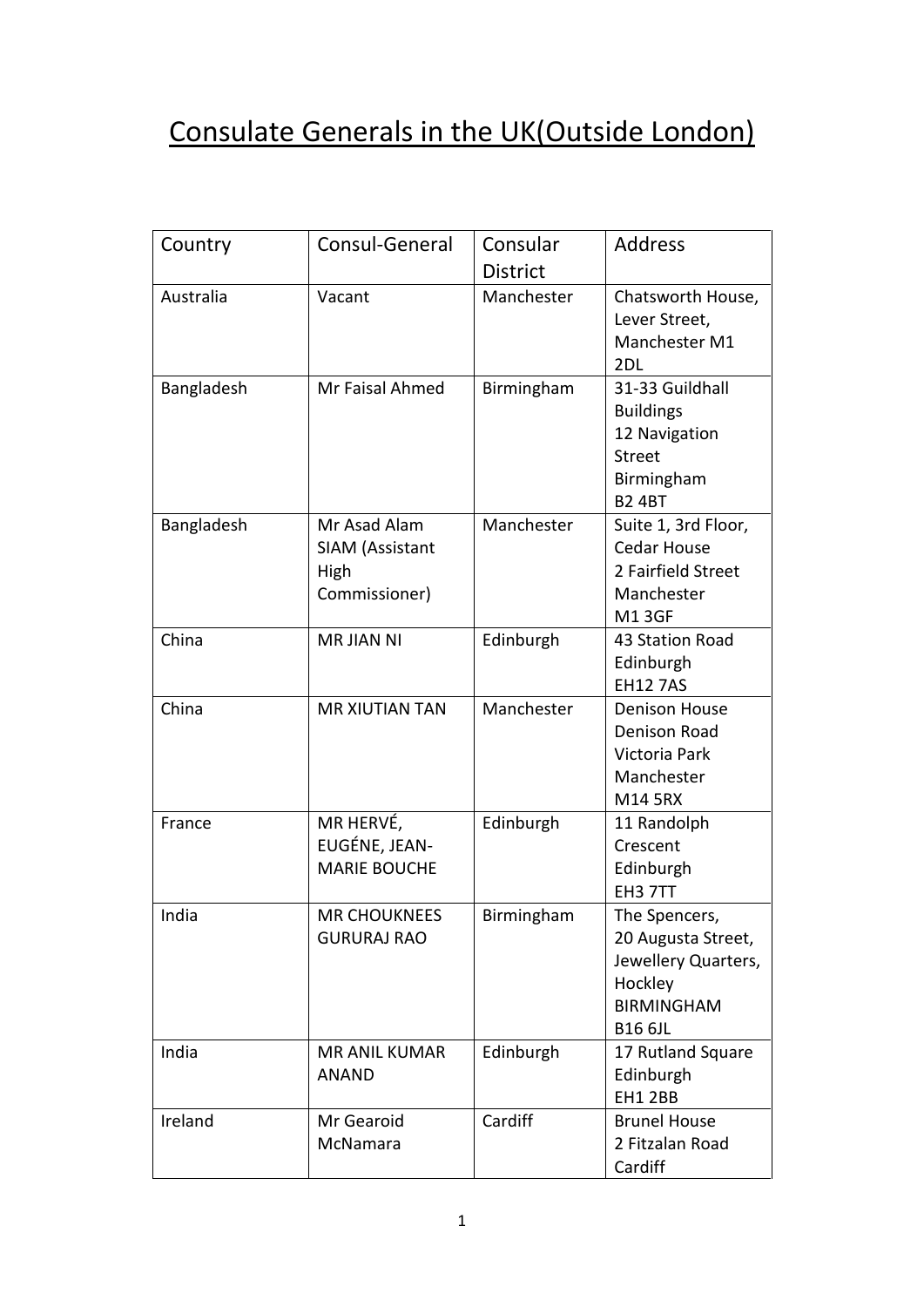|          |                        |                 | Wales                  |
|----------|------------------------|-----------------|------------------------|
|          |                        |                 | CF24 OEB               |
| Ireland  | Ms Cliona              | Edinburgh       | 16 Randolph            |
|          | Manahan                |                 | Crescent               |
|          |                        |                 | Edinburgh, EH3 7TT     |
| Iraq     | MR ZAID IZZADIN        | Manchester      | <b>24 OXFORD COURT</b> |
|          | <b>MOHAMMED</b>        |                 | <b>OXFORD STREET</b>   |
|          | <b>NOORI</b>           |                 | MANCHESTER, M2         |
|          |                        |                 | 3LQ                    |
| Italy    | <b>DR PIERGABRIELE</b> | Edinburgh       | 32 Melville Street     |
|          | PAPADIA DE             |                 | Edinburgh              |
|          | <b>BOTTINI</b>         |                 | EH3 7HA                |
| Italy    | Dr Mauro Livio         | Manchester      | 9th/10th Floors        |
|          | Spadavecchia           |                 | 111 Piccadilly         |
|          |                        |                 | Manchester             |
|          |                        |                 | <b>M1 2HY</b>          |
| Japan    | Mr Shuhei              | Edinburgh       | 2 Melville Crescent    |
|          | Takahashi              |                 | Edinburgh              |
|          |                        |                 | EH3 7HW                |
| Germany  | Mr Wolfgang            | Edinburgh       | 16 Eglinton            |
|          | Mössinger              |                 | Crescent               |
|          | (Moessinger)           |                 | Edinburgh              |
|          |                        |                 | <b>EH12 5DG</b>        |
| Pakistan | Mr Arif Mahmood        | Birmingham      | 2/26 Constitution      |
|          |                        |                 | Hill                   |
|          |                        |                 | Birmingham             |
|          |                        |                 | <b>B19 3LH</b>         |
| Pakistan | <b>MR TARIQ IQBAL</b>  | <b>Bradford</b> | <b>Unique House</b>    |
|          | SOOMRO                 |                 | Napier Terrace         |
|          |                        |                 | <b>Bradford</b>        |
|          |                        |                 | West Yorkshire         |
| Pakistan | Mr Ehsan Ullah         | Manchester      | 137 Dickenson          |
|          | <b>Baath</b>           |                 | Road                   |
|          |                        |                 | Rusholme               |
|          |                        |                 | Manchester, M14        |
|          |                        |                 | 5JB                    |
| Poland   | Dr Tomasz              | Edinburgh       | 2 Kinnear Road         |
|          | Zygmunt Trafas         |                 | Edinburgh              |
|          |                        |                 | EH3 5PE                |
| Poland   | <b>MR PIOTR</b>        | Manchester      | 13th Floor (Suite      |
|          | <b>NOWOTNIAK</b>       |                 | 13C) and 14th          |
|          |                        |                 | Floor                  |
|          |                        |                 | 111 Piccadilly         |
|          |                        |                 | Manchester             |
| Portugal | <b>MR MANUEL</b>       | Manchester      | 1 Portland PLace       |
|          | <b>ANTONIO</b>         |                 | 2nd Floor              |
|          | <b>GRAINHA DO VALE</b> |                 | Manchester, M1         |